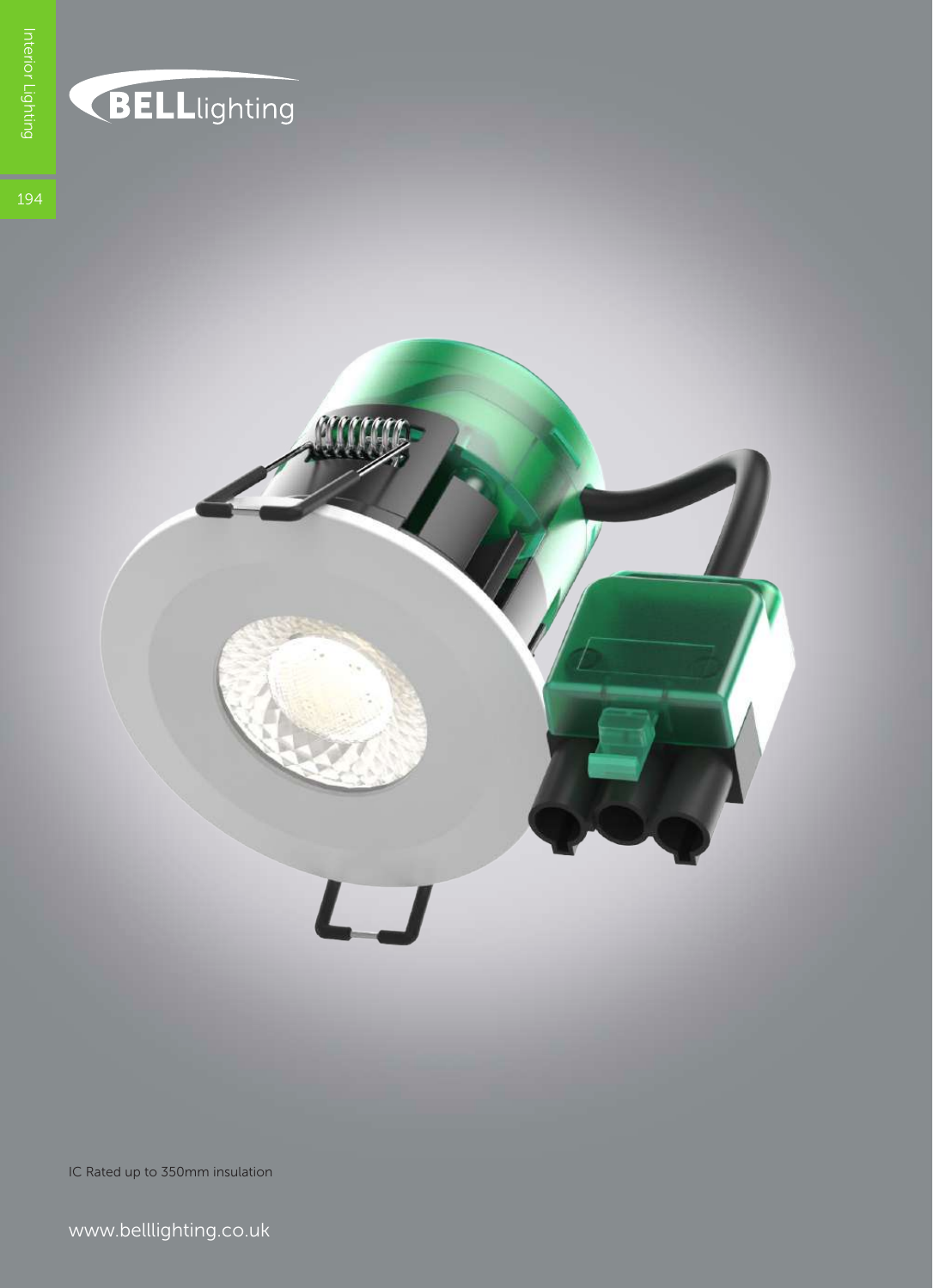195



## Integrated LED Fixed Downlight

The Firestay LED CCT 3 way colour switch downlight is one of our flagship products. Colour selectable as standard with a 7 year guarantee, the Firestay LED CCT downlight is a market leader when it comes to downlights. The front facing switch enables the user to seamlessly change the colour temperature to suit the mood of any space.

- Firestay Certification: 30, 60 and 90 minute solid joist ceilings, 30 minute I-Joist & Metal Web ceiling systems
- IP65
- Front CCT switch
- 6 in 1 Fixture, 3 colour temperatures, 2 bezels
- Includes satin & white magnetic bezels
- Part B / C / E compliant
- IC rated
- $\cdot$  40<sup>0</sup> & 60<sup>0</sup> beam angle options
- Tool-Free & Screwfix termination options



LMR80: Maximum 20% of lumen depreciation over rated hours. B10: Maximum 10% of fittings failure rate over rated hours



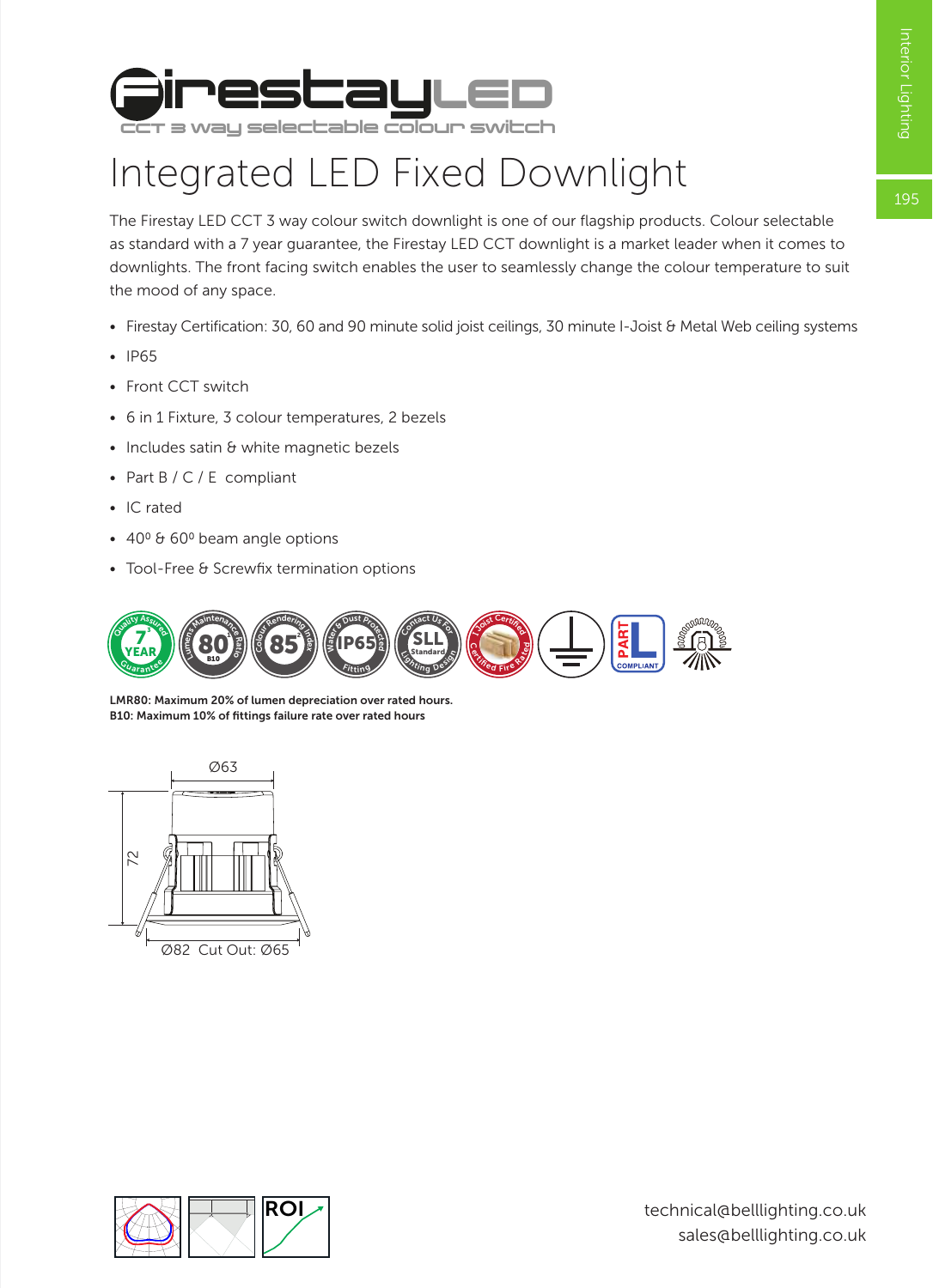196



## Integrated LED Fixed Downlight

The Firestay LED CCT has an easily accessible colour selectable switch located under the bezel on the front of the downlights. Simply move the switch to select your colour temperature option.



www.belllighting.co.uk